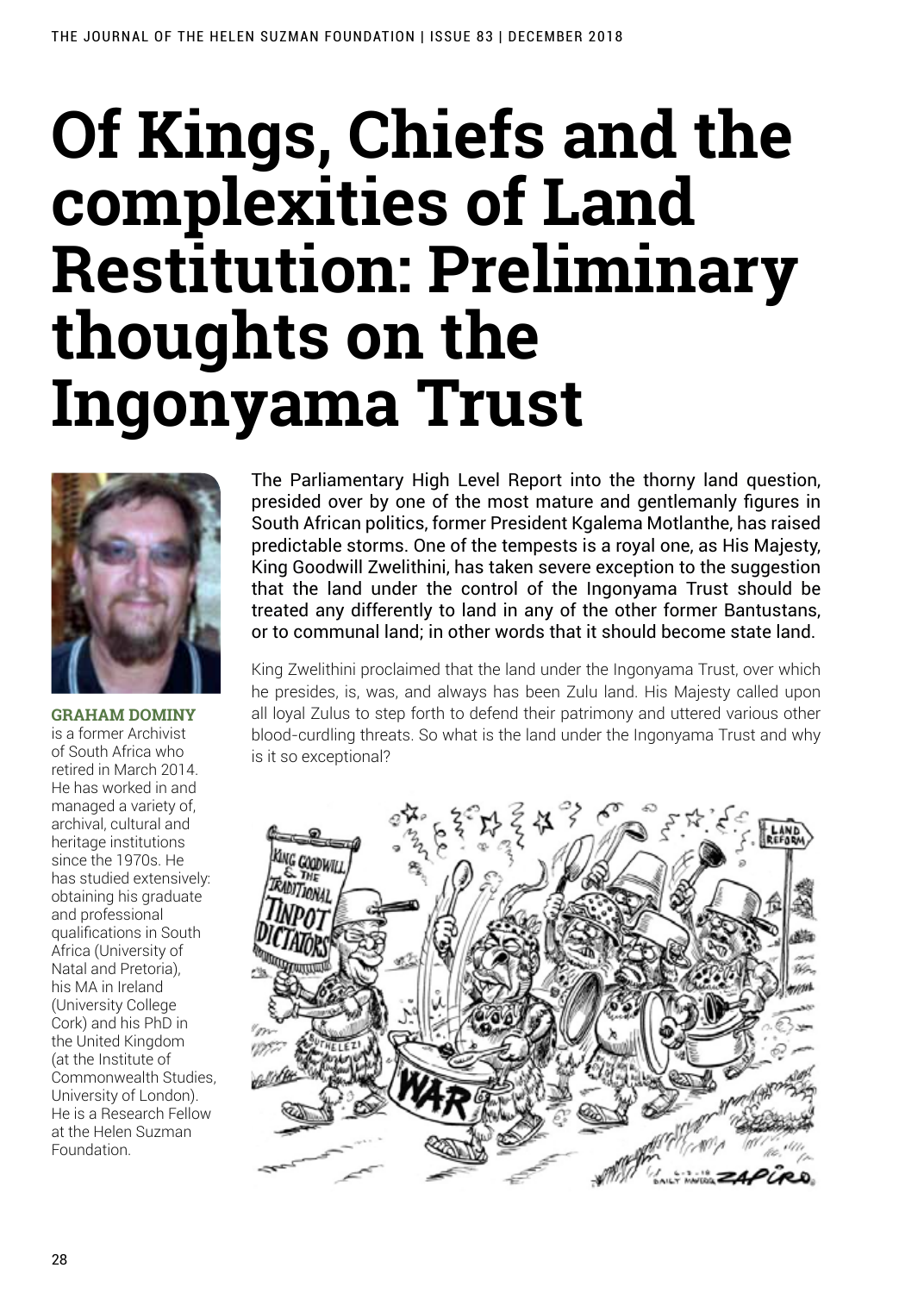Firstly, the name of the trust is derived from the title "iNgonyama" which is one of the titles of the Zulu king. Secondly, the land falling under the trust is basically the territory of the former homeland of KwaZulu. In 1994, in the tense days leading up to the first democratic general election, the territory of KwaZulu was, through legislation passed by the KwaZulu Legislative Assembly, literally two days before democratic voting began on 27 April 1994, transferred to the control of the newly established Ingonyama Trust (Former Chief Minister Buthelezi claimed recently that this was the very last act of the KwaZulu Legislative Assembly). The legislation was rubber-stamped by State President FW de Klerk, as he was required to do

with all legislation from subordinate legislatures, such as the parliaments of non-independent homelands. It should be noted that, at this stage of the transition process, the operations of the dying apartheid government were being overseen by the Transitional Executive Council, which meant that the ANC were already performing an oversight role and would, together with the welter of other matters on their political plates, have had sight and knowledge of the Ingonyama Trust matter.

Dr Nkosazana Dlamini-Zuma, soon to become Minister of Health, who had been born in southern Natal in the foothills of the Drakensberg Mountains, made the apt point that KwaZulu-Natal was the only province with both a first name and a surname.

Essentially, the establishment of the Ingonyama Trust has been described as a bribe to entice the Chief Minister of KwaZulu and leader of the newly renamed Inkatha Freedom Party, Prince Mangosuthu Buthelezi, into participating in the first general elections. It worked and on 27 April 1994 millions of South Africans voted peacefully across the country, including in KwaZulu-Natal as the province had just become known. Dr Nkosazana Dlamini-Zuma, soon to become Minister of Health, who had been born in southern Natal in the foothills of the Drakensberg Mountains, made the apt point that KwaZulu-Natal was the only province with both a first name and a surname.

Let us look at the "first name" part of the province, first. KwaZulu was made up of various bits of land scattered across the province of Natal from the Mozambique and Swaziland borders to the north and from the Drakensberg mountains in the west, to the Indian Ocean coast in the east and to the Mtamvuna river, bordering the old homeland of the Transkei to the south. North of the Thukela river, in the heartland of the old Zulu Kingdom, KwaZulu occupied various large chunks of territory that had been left over "in trust" to the Zulu people, by the occupying Boers from the Transvaal and by British intruders from the Colony of Natal. The land excised from the control of the Zulu kings and various other traditional leaders was used for cattle farming by the Boers and for growing sugar by the British. Small fragments of land such as the Umfolozi and Hluhluwe Game Reserves were protected areas in which game, such as the rare white rhino, could roam in relative safety. They fell under the control of the then Natal Parks Board, head-quartered in Pietermaritzburg.

In the 1970s, in the heart of the remaining Zulu territory, near the Mfolozi River, Chief Minister Buthelezi began to rebuild a capital for KwaZulu, on the site of Ulundi, the capital of the last independent Zulu King Cetshwayo. Ulundi had been burned down by the British in 1879 at the end of the Anglo-Zulu War and its reconstruction by Buthelezi was an act of powerful symbolism.

However, KwaZulu was an artificial creation and the homeland's territories south of the Thukela River were comprised of what had been known as "Native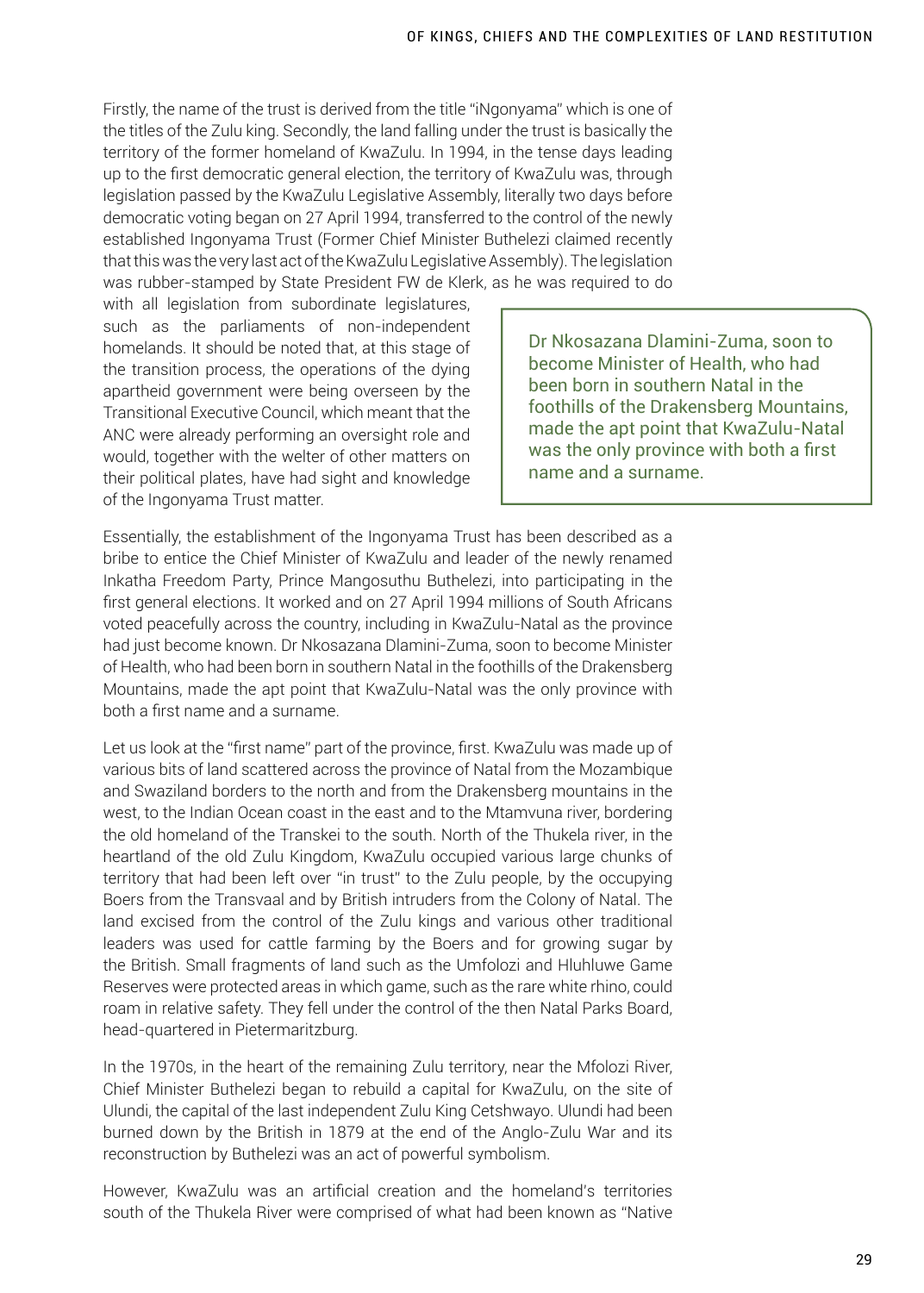Locations" established by the British colonial government of Natal in the 1840s and 1850s. Many of the inhabitants of these areas were refugees from the Zulu Kingdom, or inhabitants of old Natal who had never fully acknowledged Zulu paramouncy. They preferred to lead their lives under, initially vague, British suzerainty rather than under stricter Zulu royal control. One of the most prominent of these was Princess Mawa, a sister of the founder of the Zulu royal dynasty, King Senzangakhona, and aunt to kings Shaka, Dingane and Mpande. She moved south of the Thukela river in the early 1840s with several thousand followers and many more thousand head of cattle. King Mpande contacted the new Secretary for Native Affairs in Natal, Theophilus Shepstone, more interested in the return of his cattle than in the return of his auntie.

Nations cannot prosper or reduce economic vulnerability if they fail to secure water supplies and sanitation systems, if businesses are left without reliable electricity, if transport becomes congested in cities or if telecommunications lags behind digital opportunities.

Shepstone had barely found a chair for his new desk let alone established his authority in the rudimentary colonial administration, so a young army officer from Fort Napier was sent to Zululand as a British emissary to the Zulu king. Shepstone began hammering out his location system for Natal's African population. These areas, many of them inhabited by opponents of the dominant Zulu factions north of the Thukela, such as Mawa, only became part of KwaZulu over a century and a quarter later.

Mentioning the British army and the locations brings us to another of the anomalies in the Ingonyama Trust. Visitors to Durban, especially those who remember flying in to the old Durban airport and those who arrived by sea, will have noticed that the Bluff peninsula protecting the southern side of the entrance to Durban harbour, is heavily vegetated for much of its length. This is because, as the colony of Natal was established, a young military officer, Lt Charles Gibb of the Royal Engineers, was ordered to demarcate and reserve lands necessary for the defence of the colony. In Pietermaritzburg, Gibb grabbed a large tract of land to the south-west of the Voortrekker core of the town and Fort Napier, the centre of British military power for more than seventy years was built there.

In Durban, it was obvious that the army needed to protect the entrance to the bay and the rudimentary harbour. Gibb reserved the end of the Point and at least half the Bluff for military purposes. Gun batteries and military communications equipment were positioned on the Bluff and were still actively used in World War II. Long after the war the South African military maintained a presence on the Bluff and may still do so. This is why the natural vegetation has remained relatively well preserved, right into the 21st Century, as commercial development has not been permitted.

But, wait, was the Bluff unpopulated land when the British army grabbed it and how does this relate to the Ingonyama Trust? The answer is no and we need to go back again to the early 19th Century. From the 1820s, British hunter-traderadventurers established themselves on the shores of the Bay of Natal. While they had a dependent relationship with King Shaka, they also attracted and protected a growing number of refugees fleeing from the king's power. Many of these established themselves under a Chief Mnini on the Bluff. This was a good location for Mnini: he had a defensible position in case Shaka or Dingane attacked and the strange British were between him and the road to the Zulu kingdom. He also had enough land on which to graze cattle and access to the sea and the bay for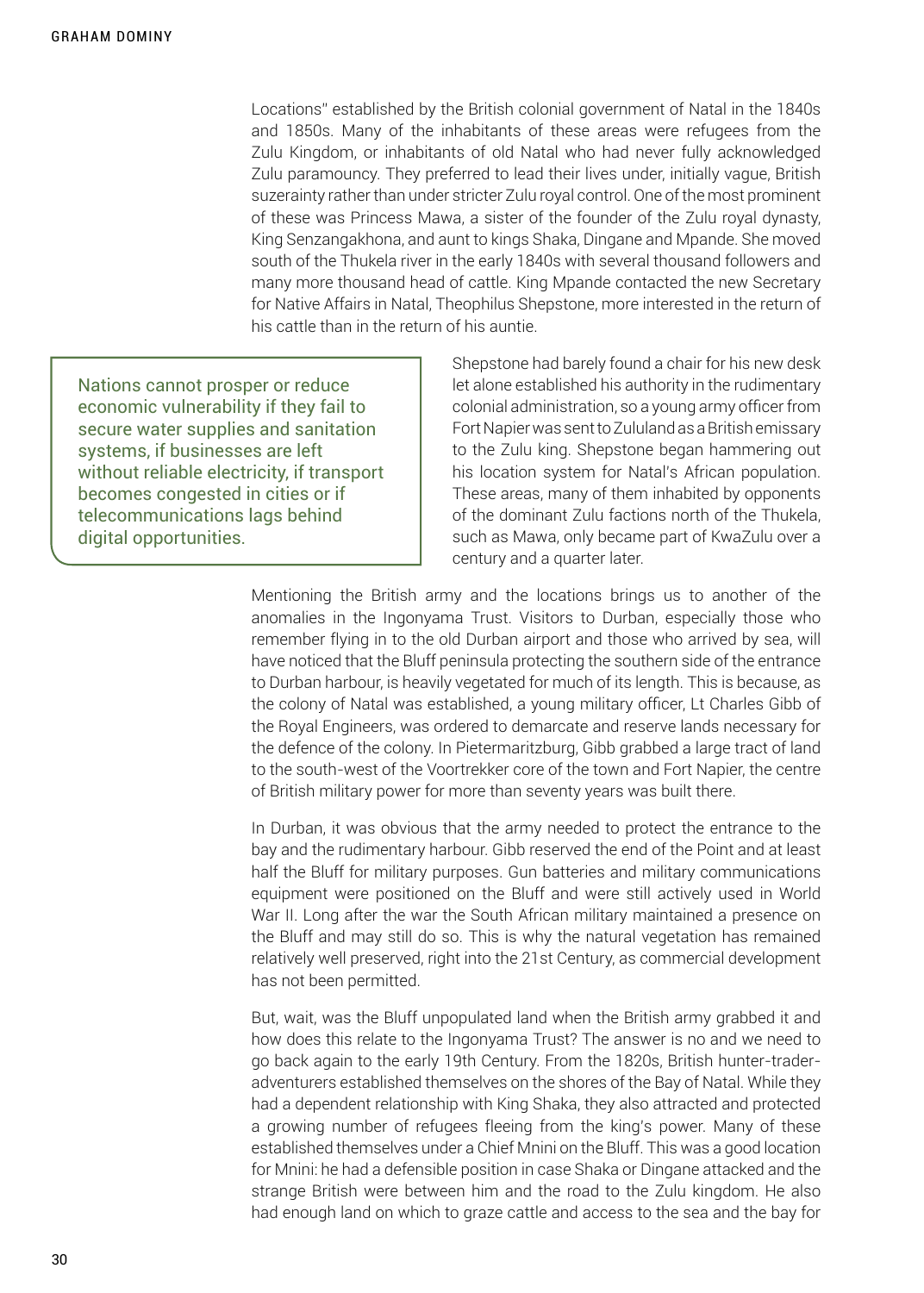fishing and harvesting other bounty from the deep. He also traded actively and on fairly equal terms with the British settlers.

In 1838 the Voortrekkers proclaimed their Republiek Natalia and defeated King Dingane at the Battle of Blood River. Life in Durban, as the rudimentary settlement was becoming known, continued as normal. However, by 1842, the British governor of the Cape felt compelled to intervene as the Trekkers were attempting to make extravagant claims on land towards the Mzimvubu river, in what is now the Eastern Cape, and the delicate balance of power on the Cape Colony's eastern frontier was being threatened.

Captain Thomas Smith and a military force marched up the coast and took up their position on a sandy plain, known as "Itafa Amalinde" (the plain of the lookout) to the north of the bay of Port Natal. Clashes between the British intruders and the Trekkers broke out and Smith soon found himself besieged. As every white Natal school child was taught for most of the 19th and 20th centuries, the gallant Dick King (and his Zulu companion Ndongeni who was later written back into the narrative as the political climate began to change), rode from the Bay of Natal to Grahamstown to raise the alarm and gather a relief force to rescue Captain Smith.

What is less well known is that it was Chief Mnini and his followers who met Dick King and Ndongeni on the southern side of the bay and who covered their tracks so they could make a clean getaway from the Trekkers. Mnini had his herd boys drive his cattle over the route of the two horses to obscure their tracks. Andries Pretorius, the Trekker leader, suspected something was up and seized some of Mnini's cattle to be on the safe side.

However, the new colonial government did acknowledge his loyal services and established the "Umnini Trust" in the 1850s. This controlled an extensive area along the coast south of Amanzimtoti and the land remained in the hands of Mnini's descendants until it was incorporated into KwaZulu in the 1970s.

When the British returned by sea with military

reinforcements backed up by a large warship thundering broadsides, the Trekkers retreated, the siege of what was known as the "Old Fort" was lifted, and Mnini enthusiastically claimed his cattle back with as many extra Trekker oxen as he could lay his hands on before the British stopped him.

Mnini was rewarded by being evicted from the Bluff so the British could garrison the entrance to the bay. However, the new colonial government did acknowledge his loyal services and established the "Umnini Trust" in the 1850s. This controlled an extensive area along the coast south of Amanzimtoti and the land remained in the hands of Mnini's descendants until it was incorporated into KwaZulu in the 1970s. Umgababa, in the heart of the area, was developed as the first "blacksonly" beach resort in Natal. In 1994, the Mnini Trust territory, as part of KwaZulu, became part of the territory that fell under the Ingonyama Trust, despite local protests.

As the democratically-elected government under President Nelson Mandela shook itself down in office in 1994, one of the first steps taken was to incorporate former homeland legislation into national, rather than provincial legislation. KwaZulu's Ingonyama Trust Act was one of the pieces of legislation affected. In 1997, the Ingonyama Act, which had been written in great haste, was amended and tidied up. Significantly the amended legislation allows for any lawful land reform programmes to apply to Ingonyama Trust land, after consultation with the